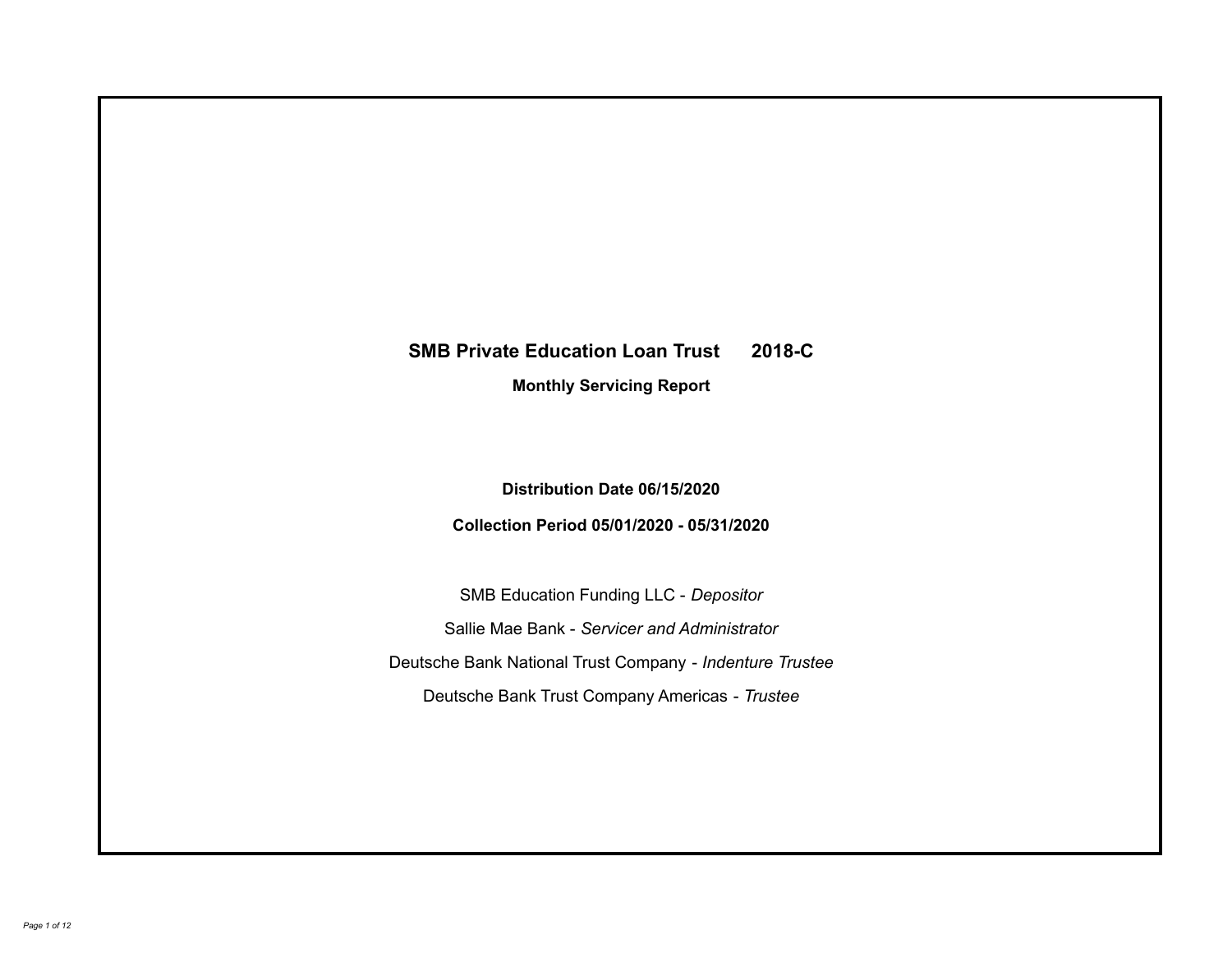| A           | <b>Student Loan Portfolio Characteristics</b>   | <b>Settlement Date</b><br>09/19/2018 | 04/30/2020            | 05/31/2020            |
|-------------|-------------------------------------------------|--------------------------------------|-----------------------|-----------------------|
|             | <b>Principal Balance</b>                        | \$557,492,029.76                     | \$440,266,482.99      | \$434,773,626.53      |
|             | Interest to be Capitalized Balance              | 38,025,828.51                        | 30,689,934.67         | 30,567,362.44         |
|             | Pool Balance                                    | \$595,517,858.27                     | \$470,956,417.66      | \$465,340,988.97      |
|             | Weighted Average Coupon (WAC)                   |                                      |                       |                       |
|             | WAC1 (Contractual Interest Rate on the Loan)    | 9.74%                                | 8.57%                 | 8.40%                 |
|             | WAC2 (Average of Applicable Interest Rate)      | 9.70%                                | 8.53%                 | 8.37%                 |
|             | WAC3 (Average of Actual Interest Rate)          | 9.62%                                | 8.46%                 | 8.29%                 |
|             | Weighted Average Remaining Term                 | 137.72                               | 132.06                | 131.67                |
|             | Number of Loans                                 | 48,318                               | 38,580                | 38,125                |
|             | Number of Borrowers<br>Pool Factor              | 46,914                               | 37,538<br>0.790835088 | 37,095<br>0.781405599 |
|             | Since Issued Total Constant Prepayment Rate (1) |                                      | 12.31%                | 12.25%                |
|             |                                                 |                                      |                       |                       |
| $\sf B$     | <b>Debt Securities</b><br><b>Cusip/Isin</b>     | 05/15/2020                           |                       | 06/15/2020            |
|             | 78449QAA5<br>A1                                 | \$219,573.42                         |                       | \$0.00                |
|             | A <sub>2</sub> A<br>78449QAB3                   | \$219,000,000.00                     |                       | \$214,564,724.15      |
|             | A2B<br>78449QAC1                                | \$108,000,000.00                     |                       | \$105,812,740.68      |
|             | В<br>78449QAD9                                  | \$40,000,000.00                      |                       | \$40,000,000.00       |
|             |                                                 |                                      |                       |                       |
| $\mathsf C$ | <b>Certificates</b><br><b>Cusip/Isin</b>        | 05/15/2020                           |                       | 06/15/2020            |
|             | Residual<br>78449Q107                           | \$100,000.00                         |                       | \$100,000.00          |
|             |                                                 |                                      |                       |                       |
| D           | <b>Account Balances</b>                         | 05/15/2020                           |                       | 06/15/2020            |
|             | Reserve Account Balance                         | \$1,508,827.00                       |                       | \$1,508,827.00        |
|             |                                                 |                                      |                       |                       |
| E           | <b>Asset / Liability</b>                        | 05/15/2020                           |                       | 06/15/2020            |
|             | Overcollateralization Percentage                | 22.03%                               |                       | 22.56%                |
|             | Specified Overcollateralization Amount          | \$117,739,104.42                     |                       | \$116,335,247.24      |
|             | <b>Actual Overcollateralization Amount</b>      | \$103,736,844.24                     |                       | \$104,963,524.14      |

(1) For additional information, see 'Since Issued CPR Methodology' found on page 11 of this report.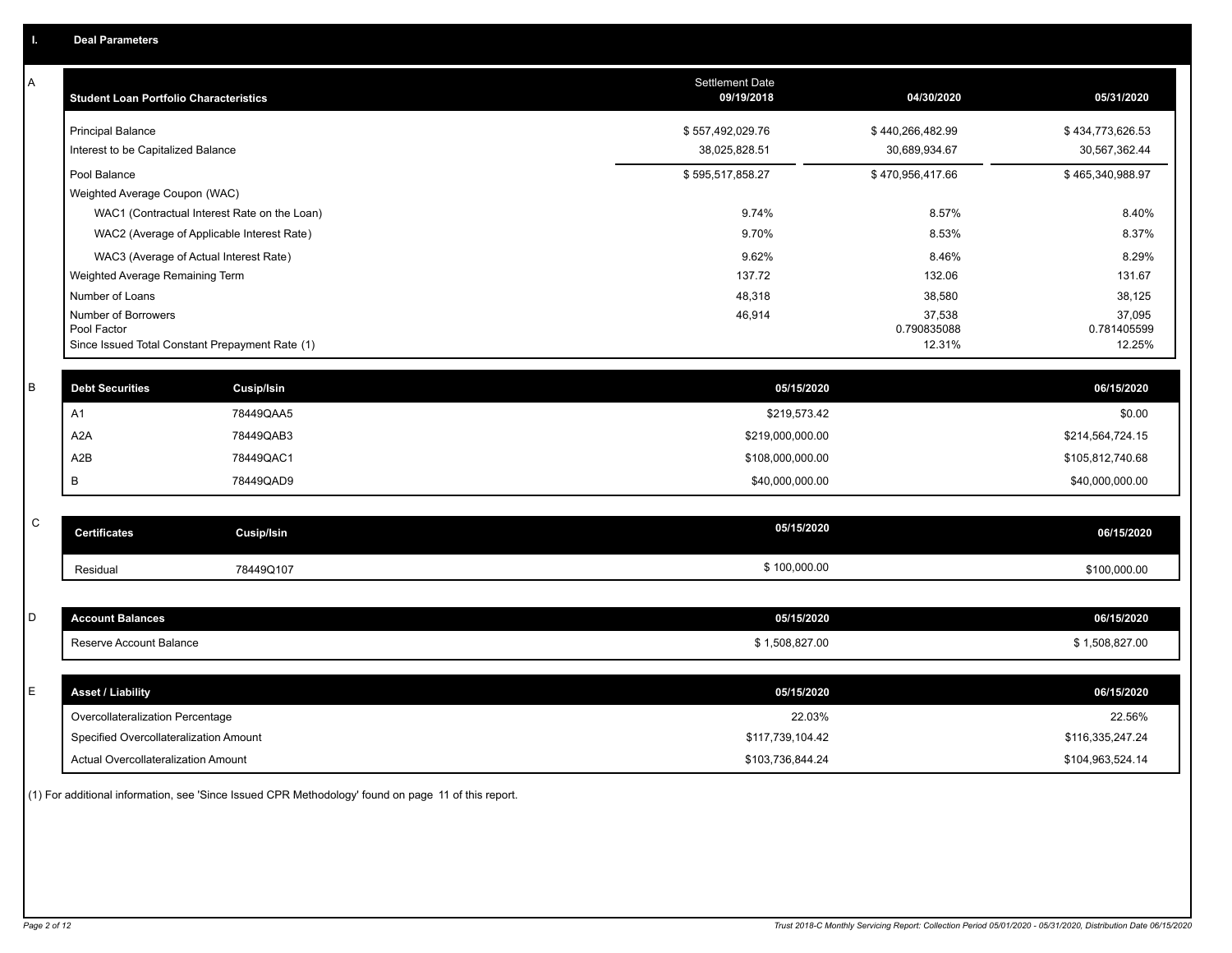### **II. 2018-C Trust Activity 05/01/2020 through 05/31/2020**

| <b>Borrower Principal</b><br>6,092,078.81<br><b>Consolidation Activity Principal</b><br>0.00<br>148.66<br>Seller Principal Reimbursement<br>0.00<br>Servicer Principal Reimbursement<br>0.00<br>Delinquent Principal Purchases by Servicer<br><b>Other Principal Deposits</b><br>42,247.17<br>\$6,134,474.64<br><b>Total Principal Receipts</b><br>В<br><b>Student Loan Interest Receipts</b><br>1,816,567.64<br><b>Borrower Interest</b><br><b>Consolidation Activity Interest</b><br>0.00<br>Seller Interest Reimbursement<br>3.25<br>0.00<br>Servicer Interest Reimbursement<br>0.00<br>Delinquent Interest Purchases by Servicer<br>132.30<br><b>Other Interest Deposits</b><br>\$1,816,703.19<br><b>Total Interest Receipts</b><br>C<br><b>Recoveries on Realized Losses</b><br>\$74,638.40<br>D<br><b>Investment Income</b><br>\$872.05<br>Е<br><b>Funds Borrowed from Next Collection Period</b><br>\$0.00<br>F<br><b>Funds Repaid from Prior Collection Period</b><br>\$0.00<br>G<br>Loan Sale or Purchase Proceeds<br>\$0.00<br>\$0.00<br>н<br>Initial Deposits to Distribution Account<br><b>Excess Transferred from Other Accounts</b><br>\$0.00<br><b>Borrower Benefit Reimbursements</b><br>\$0.00<br>J<br>Κ<br><b>Other Deposits</b><br>\$0.00<br>L<br><b>Other Fees Collected</b><br>\$0.00<br>М<br><b>AVAILABLE FUNDS</b><br>\$8,026,688.28<br>N<br>Non-Cash Principal Activity During Collection Period<br>\$641,618.18<br>Aggregate Purchased Amounts by the Depositor, Servicer or Seller<br>O<br>\$42,379.47<br>P<br>Aggregate Loan Substitutions<br>\$0.00 | Α | <b>Student Loan Principal Receipts</b> |  |
|---------------------------------------------------------------------------------------------------------------------------------------------------------------------------------------------------------------------------------------------------------------------------------------------------------------------------------------------------------------------------------------------------------------------------------------------------------------------------------------------------------------------------------------------------------------------------------------------------------------------------------------------------------------------------------------------------------------------------------------------------------------------------------------------------------------------------------------------------------------------------------------------------------------------------------------------------------------------------------------------------------------------------------------------------------------------------------------------------------------------------------------------------------------------------------------------------------------------------------------------------------------------------------------------------------------------------------------------------------------------------------------------------------------------------------------------------------------------------------------------------------------------------------------------------------------------------------|---|----------------------------------------|--|
|                                                                                                                                                                                                                                                                                                                                                                                                                                                                                                                                                                                                                                                                                                                                                                                                                                                                                                                                                                                                                                                                                                                                                                                                                                                                                                                                                                                                                                                                                                                                                                                 |   |                                        |  |
|                                                                                                                                                                                                                                                                                                                                                                                                                                                                                                                                                                                                                                                                                                                                                                                                                                                                                                                                                                                                                                                                                                                                                                                                                                                                                                                                                                                                                                                                                                                                                                                 |   |                                        |  |
|                                                                                                                                                                                                                                                                                                                                                                                                                                                                                                                                                                                                                                                                                                                                                                                                                                                                                                                                                                                                                                                                                                                                                                                                                                                                                                                                                                                                                                                                                                                                                                                 |   |                                        |  |
|                                                                                                                                                                                                                                                                                                                                                                                                                                                                                                                                                                                                                                                                                                                                                                                                                                                                                                                                                                                                                                                                                                                                                                                                                                                                                                                                                                                                                                                                                                                                                                                 |   |                                        |  |
|                                                                                                                                                                                                                                                                                                                                                                                                                                                                                                                                                                                                                                                                                                                                                                                                                                                                                                                                                                                                                                                                                                                                                                                                                                                                                                                                                                                                                                                                                                                                                                                 |   |                                        |  |
|                                                                                                                                                                                                                                                                                                                                                                                                                                                                                                                                                                                                                                                                                                                                                                                                                                                                                                                                                                                                                                                                                                                                                                                                                                                                                                                                                                                                                                                                                                                                                                                 |   |                                        |  |
|                                                                                                                                                                                                                                                                                                                                                                                                                                                                                                                                                                                                                                                                                                                                                                                                                                                                                                                                                                                                                                                                                                                                                                                                                                                                                                                                                                                                                                                                                                                                                                                 |   |                                        |  |
|                                                                                                                                                                                                                                                                                                                                                                                                                                                                                                                                                                                                                                                                                                                                                                                                                                                                                                                                                                                                                                                                                                                                                                                                                                                                                                                                                                                                                                                                                                                                                                                 |   |                                        |  |
|                                                                                                                                                                                                                                                                                                                                                                                                                                                                                                                                                                                                                                                                                                                                                                                                                                                                                                                                                                                                                                                                                                                                                                                                                                                                                                                                                                                                                                                                                                                                                                                 |   |                                        |  |
|                                                                                                                                                                                                                                                                                                                                                                                                                                                                                                                                                                                                                                                                                                                                                                                                                                                                                                                                                                                                                                                                                                                                                                                                                                                                                                                                                                                                                                                                                                                                                                                 |   |                                        |  |
|                                                                                                                                                                                                                                                                                                                                                                                                                                                                                                                                                                                                                                                                                                                                                                                                                                                                                                                                                                                                                                                                                                                                                                                                                                                                                                                                                                                                                                                                                                                                                                                 |   |                                        |  |
|                                                                                                                                                                                                                                                                                                                                                                                                                                                                                                                                                                                                                                                                                                                                                                                                                                                                                                                                                                                                                                                                                                                                                                                                                                                                                                                                                                                                                                                                                                                                                                                 |   |                                        |  |
|                                                                                                                                                                                                                                                                                                                                                                                                                                                                                                                                                                                                                                                                                                                                                                                                                                                                                                                                                                                                                                                                                                                                                                                                                                                                                                                                                                                                                                                                                                                                                                                 |   |                                        |  |
|                                                                                                                                                                                                                                                                                                                                                                                                                                                                                                                                                                                                                                                                                                                                                                                                                                                                                                                                                                                                                                                                                                                                                                                                                                                                                                                                                                                                                                                                                                                                                                                 |   |                                        |  |
|                                                                                                                                                                                                                                                                                                                                                                                                                                                                                                                                                                                                                                                                                                                                                                                                                                                                                                                                                                                                                                                                                                                                                                                                                                                                                                                                                                                                                                                                                                                                                                                 |   |                                        |  |
|                                                                                                                                                                                                                                                                                                                                                                                                                                                                                                                                                                                                                                                                                                                                                                                                                                                                                                                                                                                                                                                                                                                                                                                                                                                                                                                                                                                                                                                                                                                                                                                 |   |                                        |  |
|                                                                                                                                                                                                                                                                                                                                                                                                                                                                                                                                                                                                                                                                                                                                                                                                                                                                                                                                                                                                                                                                                                                                                                                                                                                                                                                                                                                                                                                                                                                                                                                 |   |                                        |  |
|                                                                                                                                                                                                                                                                                                                                                                                                                                                                                                                                                                                                                                                                                                                                                                                                                                                                                                                                                                                                                                                                                                                                                                                                                                                                                                                                                                                                                                                                                                                                                                                 |   |                                        |  |
|                                                                                                                                                                                                                                                                                                                                                                                                                                                                                                                                                                                                                                                                                                                                                                                                                                                                                                                                                                                                                                                                                                                                                                                                                                                                                                                                                                                                                                                                                                                                                                                 |   |                                        |  |
|                                                                                                                                                                                                                                                                                                                                                                                                                                                                                                                                                                                                                                                                                                                                                                                                                                                                                                                                                                                                                                                                                                                                                                                                                                                                                                                                                                                                                                                                                                                                                                                 |   |                                        |  |
|                                                                                                                                                                                                                                                                                                                                                                                                                                                                                                                                                                                                                                                                                                                                                                                                                                                                                                                                                                                                                                                                                                                                                                                                                                                                                                                                                                                                                                                                                                                                                                                 |   |                                        |  |
|                                                                                                                                                                                                                                                                                                                                                                                                                                                                                                                                                                                                                                                                                                                                                                                                                                                                                                                                                                                                                                                                                                                                                                                                                                                                                                                                                                                                                                                                                                                                                                                 |   |                                        |  |
|                                                                                                                                                                                                                                                                                                                                                                                                                                                                                                                                                                                                                                                                                                                                                                                                                                                                                                                                                                                                                                                                                                                                                                                                                                                                                                                                                                                                                                                                                                                                                                                 |   |                                        |  |
|                                                                                                                                                                                                                                                                                                                                                                                                                                                                                                                                                                                                                                                                                                                                                                                                                                                                                                                                                                                                                                                                                                                                                                                                                                                                                                                                                                                                                                                                                                                                                                                 |   |                                        |  |
|                                                                                                                                                                                                                                                                                                                                                                                                                                                                                                                                                                                                                                                                                                                                                                                                                                                                                                                                                                                                                                                                                                                                                                                                                                                                                                                                                                                                                                                                                                                                                                                 |   |                                        |  |
|                                                                                                                                                                                                                                                                                                                                                                                                                                                                                                                                                                                                                                                                                                                                                                                                                                                                                                                                                                                                                                                                                                                                                                                                                                                                                                                                                                                                                                                                                                                                                                                 |   |                                        |  |
|                                                                                                                                                                                                                                                                                                                                                                                                                                                                                                                                                                                                                                                                                                                                                                                                                                                                                                                                                                                                                                                                                                                                                                                                                                                                                                                                                                                                                                                                                                                                                                                 |   |                                        |  |
|                                                                                                                                                                                                                                                                                                                                                                                                                                                                                                                                                                                                                                                                                                                                                                                                                                                                                                                                                                                                                                                                                                                                                                                                                                                                                                                                                                                                                                                                                                                                                                                 |   |                                        |  |
|                                                                                                                                                                                                                                                                                                                                                                                                                                                                                                                                                                                                                                                                                                                                                                                                                                                                                                                                                                                                                                                                                                                                                                                                                                                                                                                                                                                                                                                                                                                                                                                 |   |                                        |  |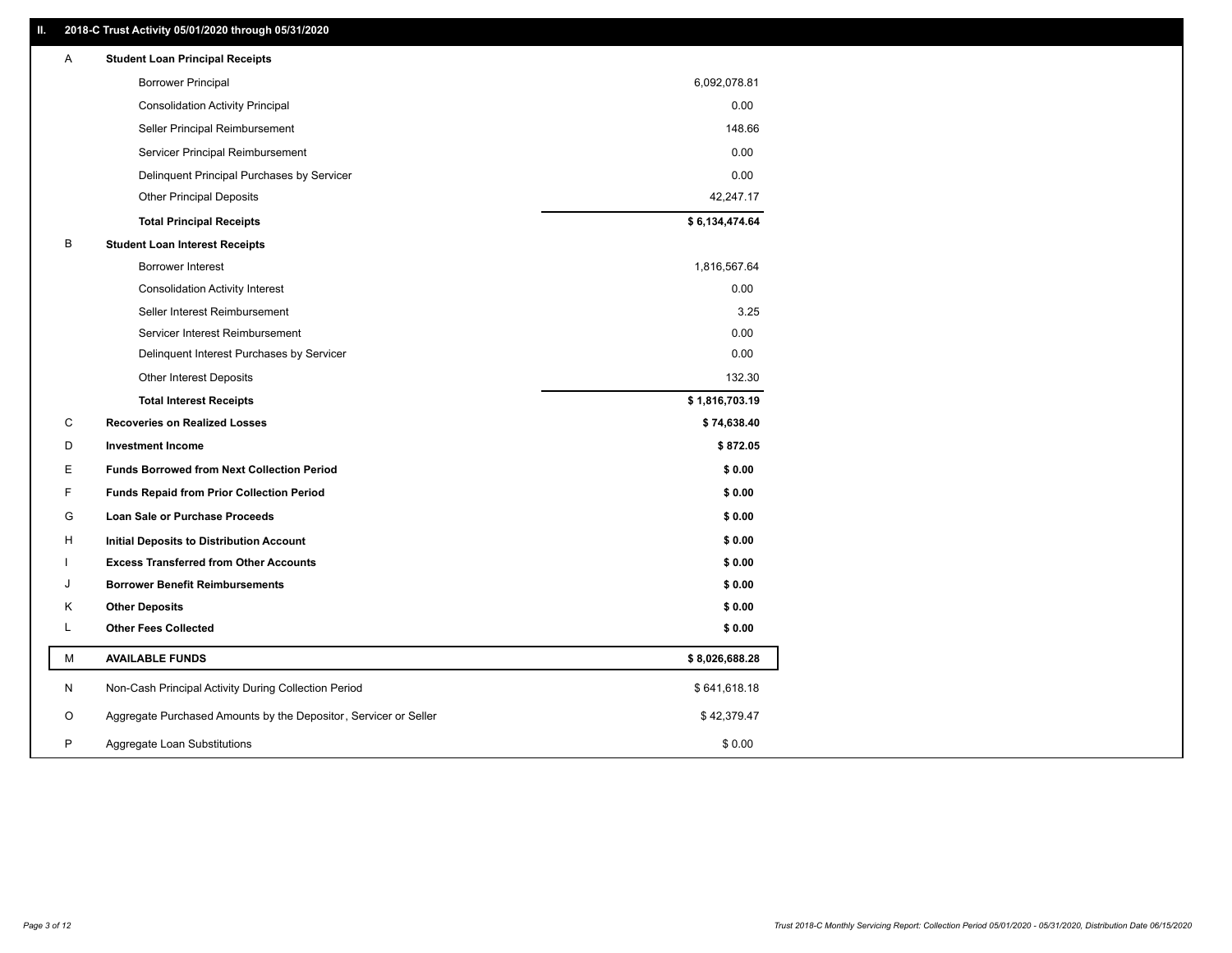|                   |                       |                          |         |                                                                  | <b>Loans by Repayment Status</b> |                            |                          |         |                                                           |                |                            |
|-------------------|-----------------------|--------------------------|---------|------------------------------------------------------------------|----------------------------------|----------------------------|--------------------------|---------|-----------------------------------------------------------|----------------|----------------------------|
|                   |                       |                          |         | 05/31/2020                                                       |                                  |                            |                          |         | 04/30/2020                                                |                |                            |
|                   |                       | <b>Wtd Avg</b><br>Coupon | # Loans | <b>Principal and</b><br><b>Interest Accrued</b><br>to Capitalize | % of Principal                   | % of Loans in<br>Repay (1) | <b>Wtd Avg</b><br>Coupon | # Loans | Principal and<br><b>Interest Accrued</b><br>to Capitalize | % of Principal | % of Loans in<br>Repay (1) |
| INTERIM:          | IN SCHOOL             | 9.45%                    | 3,905   | \$57,786,828.74                                                  | 12.418%                          | $-$ %                      | 9.56%                    | 4,625   | \$68,383,492.98                                           | 14.520%        | $-$ %                      |
|                   | <b>GRACE</b>          | 9.27%                    | 1,674   | \$23,711,613.98                                                  | 5.096%                           | $-$ %                      | 9.52%                    | 1,033   | \$14,187,131.98                                           | 3.012%         | $-$ %                      |
|                   | <b>DEFERMENT</b>      | 8.89%                    | 1,634   | \$21,061,584.51                                                  | 4.526%                           | $-$ %                      | 9.05%                    | 1,784   | \$22,877,905.49                                           | 4.858%         | $-$ %                      |
| <b>REPAYMENT:</b> | <b>CURRENT</b>        | 7.94%                    | 26,091  | \$295,791,795.03                                                 | 63.565%                          | 81.535%                    | 8.11%                    | 26,526  | \$301,264,123.59                                          | 63.969%        | 82.423%                    |
|                   | 31-60 DAYS DELINQUENT | 8.89%                    | 385     | \$5,517,816.39                                                   | 1.186%                           | 1.521%                     | 8.91%                    | 431     | \$6,111,847.51                                            | 1.298%         | 1.672%                     |
|                   | 61-90 DAYS DELINQUENT | 9.00%                    | 221     | \$3,027,815.32                                                   | 0.651%                           | 0.835%                     | 9.14%                    | 183     | \$2,471,971.96                                            | 0.525%         | 0.676%                     |
|                   | > 90 DAYS DELINQUENT  | 9.07%                    | 84      | \$1,295,100.48                                                   | 0.278%                           | 0.357%                     | 9.42%                    | 100     | \$1,424,556.89                                            | 0.302%         | 0.390%                     |
|                   | FORBEARANCE           | 8.20%                    | 4,131   | \$57,148,434.52                                                  | 12.281%                          | 15.753%                    | 8.33%                    | 3,898   | \$54,235,387.26                                           | 11.516%        | 14.838%                    |
| <b>TOTAL</b>      |                       |                          | 38,125  | \$465,340,988.97                                                 | 100.00%                          | 100.00%                    |                          | 38,580  | \$470,956,417.66                                          | 100.00%        | 100.00%                    |

Percentages may not total 100% due to rounding  $\star$ 

1 Loans classified in "Repayment" include any loan for which interim interest only, \$25 fixed payments or full principal and interest payments are due.

| 05/31/2020<br>04/30/2020<br><b>Principal and</b><br><b>Principal and</b><br><b>Wtd Avg</b><br><b>Interest Accrued</b><br>% of Loans in<br><b>Wtd Avg</b><br><b>Interest Accrued</b><br>to Capitalize<br>% of Principal<br>P&I Repay (2)<br>to Capitalize<br># Loans<br>Coupon<br>% of Principal<br>Coupon<br># Loans<br>IN SCHOOL<br>$-$ %<br>INTERIM:<br>8.94%<br>7,657<br>\$112,200,818.71<br>24.112%<br>9.04%<br>28.736%<br>9,180<br>\$135,331,826.61<br>GRACE<br>$-$ %<br>8.74%<br>3,216<br>9.933%<br>9.00%<br>1,871<br>5.385%<br>\$46,220,232.83<br>\$25,360,694.29<br><b>DEFERMENT</b><br>$-$ %<br>8.54%<br>3,032<br>8.118%<br>8.71%<br>3,314<br>8.679%<br>\$37,778,630.58<br>\$40,875,112.03<br><b>CURRENT</b><br>P&I REPAYMENT:<br>7.78%<br>19,437<br>7.96%<br>\$202,726,629.75<br>43.565%<br>75.323%<br>19,645<br>\$205,795,250.83<br>43.697%<br>8.92%<br>353<br>395<br>31-60 DAYS DELINQUENT<br>1.081%<br>8.91%<br>1.185%<br>\$5,028,168.74<br>1.868%<br>\$5,580,620.40<br>61-90 DAYS DELINQUENT<br>8.97%<br>216<br>179<br>\$2,948,591.10<br>0.634%<br>1.096%<br>9.11%<br>\$2,363,670.87<br>0.502% |  |  | <b>Loans by Borrower Status</b> |  |  |                                |
|--------------------------------------------------------------------------------------------------------------------------------------------------------------------------------------------------------------------------------------------------------------------------------------------------------------------------------------------------------------------------------------------------------------------------------------------------------------------------------------------------------------------------------------------------------------------------------------------------------------------------------------------------------------------------------------------------------------------------------------------------------------------------------------------------------------------------------------------------------------------------------------------------------------------------------------------------------------------------------------------------------------------------------------------------------------------------------------------------------------|--|--|---------------------------------|--|--|--------------------------------|
|                                                                                                                                                                                                                                                                                                                                                                                                                                                                                                                                                                                                                                                                                                                                                                                                                                                                                                                                                                                                                                                                                                              |  |  |                                 |  |  |                                |
|                                                                                                                                                                                                                                                                                                                                                                                                                                                                                                                                                                                                                                                                                                                                                                                                                                                                                                                                                                                                                                                                                                              |  |  |                                 |  |  | % of Loans in<br>P&I Repay (2) |
|                                                                                                                                                                                                                                                                                                                                                                                                                                                                                                                                                                                                                                                                                                                                                                                                                                                                                                                                                                                                                                                                                                              |  |  |                                 |  |  | $-$ %                          |
|                                                                                                                                                                                                                                                                                                                                                                                                                                                                                                                                                                                                                                                                                                                                                                                                                                                                                                                                                                                                                                                                                                              |  |  |                                 |  |  | $-$ %                          |
|                                                                                                                                                                                                                                                                                                                                                                                                                                                                                                                                                                                                                                                                                                                                                                                                                                                                                                                                                                                                                                                                                                              |  |  |                                 |  |  | $-$ %                          |
|                                                                                                                                                                                                                                                                                                                                                                                                                                                                                                                                                                                                                                                                                                                                                                                                                                                                                                                                                                                                                                                                                                              |  |  |                                 |  |  | 76.393%                        |
|                                                                                                                                                                                                                                                                                                                                                                                                                                                                                                                                                                                                                                                                                                                                                                                                                                                                                                                                                                                                                                                                                                              |  |  |                                 |  |  | 2.072%                         |
|                                                                                                                                                                                                                                                                                                                                                                                                                                                                                                                                                                                                                                                                                                                                                                                                                                                                                                                                                                                                                                                                                                              |  |  |                                 |  |  | 0.877%                         |
| 83<br>98<br>> 90 DAYS DELINQUENT<br>9.08%<br>0.277%<br>0.479%<br>9.44%<br>0.300%<br>\$1,289,482.74<br>\$1,413,855.37                                                                                                                                                                                                                                                                                                                                                                                                                                                                                                                                                                                                                                                                                                                                                                                                                                                                                                                                                                                         |  |  |                                 |  |  | 0.525%                         |
| FORBEARANCE<br>8.20%<br>4,131<br>3,898<br>\$57,148,434.52<br>12.281%<br>21.234%<br>8.33%<br>\$54,235,387.26<br>11.516%                                                                                                                                                                                                                                                                                                                                                                                                                                                                                                                                                                                                                                                                                                                                                                                                                                                                                                                                                                                       |  |  |                                 |  |  | 20.133%                        |
| <b>TOTAL</b><br>38,125<br>100.00%<br>100.00%<br>38,580<br>100.00%<br>\$465,340,988.97<br>\$470,956,417.66<br>$\star$<br>Percentages may not total 100% due to rounding<br>2 Loans classified in "P&I Repayment" includes only those loans for which scheduled principal and interest payments are due.                                                                                                                                                                                                                                                                                                                                                                                                                                                                                                                                                                                                                                                                                                                                                                                                       |  |  |                                 |  |  | 100.00%                        |

WAC reflects WAC3 To conform with company standard reporting these sections now include Princial and Interest Accrued to Capitalize .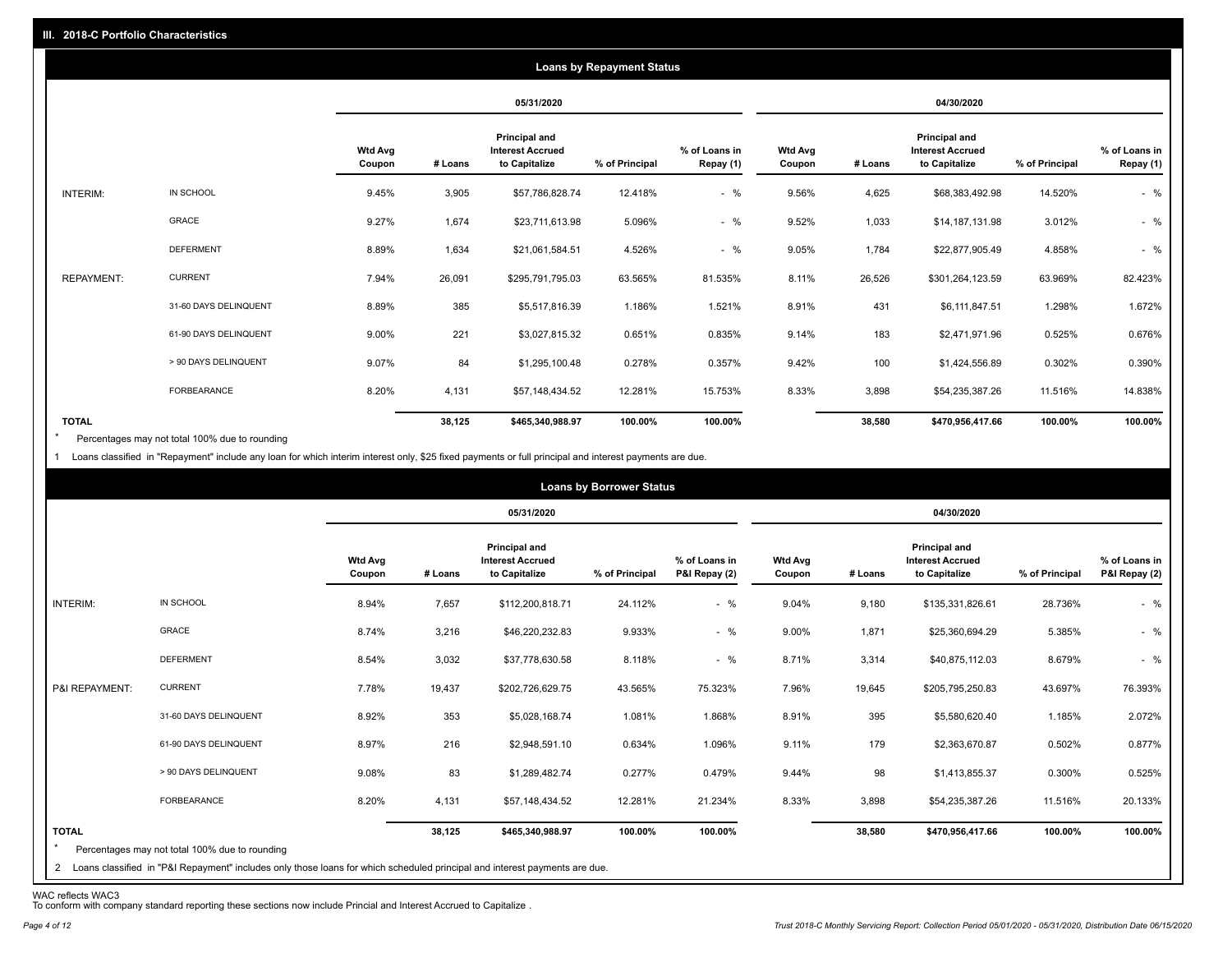| Pool Balance<br>\$465,340,988.97<br>\$470,956,417.66<br>Total # Loans<br>38,125<br>38,580<br>Total # Borrowers<br>37,095<br>37,538<br>8.37%<br>8.53%<br>Weighted Average Coupon<br>131.67<br>132.06<br>Weighted Average Remaining Term<br>92.9%<br>92.9%<br>Percent of Pool - Cosigned<br>7.1%<br>7.1%<br>Percent of Pool - Non Cosigned<br>Borrower Interest Accrued for Period<br>\$3,085,847.58<br>\$3,142,214.41<br><b>Outstanding Borrower Interest Accrued</b><br>\$34,772,324.62<br>\$34,178,783.32<br>Gross Principal Realized Loss - Periodic *<br>\$23,350.99<br>\$547,277.28<br>Gross Principal Realized Loss - Cumulative *<br>\$7,186,431.07<br>\$7,163,080.08<br>Recoveries on Realized Losses - Periodic<br>\$74,638.40<br>\$23,244.98<br>Recoveries on Realized Losses - Cumulative<br>\$788,472.84<br>\$713,834.44<br>Net Losses - Periodic<br>$-$51,287.41$<br>\$524,032.30<br>Net Losses - Cumulative<br>\$6,397,958.23<br>\$6,449,245.64<br>Non-Cash Principal Activity - Capitalized Interest<br>\$664,980.56<br>\$501,140.78<br>Since Issued Total Constant Prepayment Rate (CPR) (1)<br>12.25%<br>12.31%<br>Loan Substitutions<br>\$0.00<br>\$0.00<br><b>Cumulative Loan Substitutions</b><br>\$0.00<br>\$0.00<br><b>Unpaid Servicing Fees</b><br>\$0.00<br>\$0.00<br><b>Unpaid Administration Fees</b><br>\$0.00<br>\$0.00<br><b>Unpaid Carryover Servicing Fees</b><br>\$0.00<br>\$0.00<br>Note Interest Shortfall<br>\$0.00<br>\$0.00<br>Loans in Modification<br>\$17,706,943.69<br>\$17,030,628.71<br>% of Loans in Modification as a % of Loans in Repayment (P&I)<br>8.35%<br>7.92%<br>% Annualized Gross Principal Realized Loss - Periodic as a %<br>0.13%<br>3.05%<br>of Loans in Repayment (P&I) * 12<br>% Gross Principal Realized Loss - Cumulative as a % of<br><b>Original Pool Balance</b><br>1.21%<br>1.20% | 5/31/2020 | 4/30/2020 |
|-----------------------------------------------------------------------------------------------------------------------------------------------------------------------------------------------------------------------------------------------------------------------------------------------------------------------------------------------------------------------------------------------------------------------------------------------------------------------------------------------------------------------------------------------------------------------------------------------------------------------------------------------------------------------------------------------------------------------------------------------------------------------------------------------------------------------------------------------------------------------------------------------------------------------------------------------------------------------------------------------------------------------------------------------------------------------------------------------------------------------------------------------------------------------------------------------------------------------------------------------------------------------------------------------------------------------------------------------------------------------------------------------------------------------------------------------------------------------------------------------------------------------------------------------------------------------------------------------------------------------------------------------------------------------------------------------------------------------------------------------------------------------------------------------------------------------------------------------------|-----------|-----------|
|                                                                                                                                                                                                                                                                                                                                                                                                                                                                                                                                                                                                                                                                                                                                                                                                                                                                                                                                                                                                                                                                                                                                                                                                                                                                                                                                                                                                                                                                                                                                                                                                                                                                                                                                                                                                                                                     |           |           |
|                                                                                                                                                                                                                                                                                                                                                                                                                                                                                                                                                                                                                                                                                                                                                                                                                                                                                                                                                                                                                                                                                                                                                                                                                                                                                                                                                                                                                                                                                                                                                                                                                                                                                                                                                                                                                                                     |           |           |
|                                                                                                                                                                                                                                                                                                                                                                                                                                                                                                                                                                                                                                                                                                                                                                                                                                                                                                                                                                                                                                                                                                                                                                                                                                                                                                                                                                                                                                                                                                                                                                                                                                                                                                                                                                                                                                                     |           |           |
|                                                                                                                                                                                                                                                                                                                                                                                                                                                                                                                                                                                                                                                                                                                                                                                                                                                                                                                                                                                                                                                                                                                                                                                                                                                                                                                                                                                                                                                                                                                                                                                                                                                                                                                                                                                                                                                     |           |           |
|                                                                                                                                                                                                                                                                                                                                                                                                                                                                                                                                                                                                                                                                                                                                                                                                                                                                                                                                                                                                                                                                                                                                                                                                                                                                                                                                                                                                                                                                                                                                                                                                                                                                                                                                                                                                                                                     |           |           |
|                                                                                                                                                                                                                                                                                                                                                                                                                                                                                                                                                                                                                                                                                                                                                                                                                                                                                                                                                                                                                                                                                                                                                                                                                                                                                                                                                                                                                                                                                                                                                                                                                                                                                                                                                                                                                                                     |           |           |
|                                                                                                                                                                                                                                                                                                                                                                                                                                                                                                                                                                                                                                                                                                                                                                                                                                                                                                                                                                                                                                                                                                                                                                                                                                                                                                                                                                                                                                                                                                                                                                                                                                                                                                                                                                                                                                                     |           |           |
|                                                                                                                                                                                                                                                                                                                                                                                                                                                                                                                                                                                                                                                                                                                                                                                                                                                                                                                                                                                                                                                                                                                                                                                                                                                                                                                                                                                                                                                                                                                                                                                                                                                                                                                                                                                                                                                     |           |           |
|                                                                                                                                                                                                                                                                                                                                                                                                                                                                                                                                                                                                                                                                                                                                                                                                                                                                                                                                                                                                                                                                                                                                                                                                                                                                                                                                                                                                                                                                                                                                                                                                                                                                                                                                                                                                                                                     |           |           |
|                                                                                                                                                                                                                                                                                                                                                                                                                                                                                                                                                                                                                                                                                                                                                                                                                                                                                                                                                                                                                                                                                                                                                                                                                                                                                                                                                                                                                                                                                                                                                                                                                                                                                                                                                                                                                                                     |           |           |
|                                                                                                                                                                                                                                                                                                                                                                                                                                                                                                                                                                                                                                                                                                                                                                                                                                                                                                                                                                                                                                                                                                                                                                                                                                                                                                                                                                                                                                                                                                                                                                                                                                                                                                                                                                                                                                                     |           |           |
|                                                                                                                                                                                                                                                                                                                                                                                                                                                                                                                                                                                                                                                                                                                                                                                                                                                                                                                                                                                                                                                                                                                                                                                                                                                                                                                                                                                                                                                                                                                                                                                                                                                                                                                                                                                                                                                     |           |           |
|                                                                                                                                                                                                                                                                                                                                                                                                                                                                                                                                                                                                                                                                                                                                                                                                                                                                                                                                                                                                                                                                                                                                                                                                                                                                                                                                                                                                                                                                                                                                                                                                                                                                                                                                                                                                                                                     |           |           |
|                                                                                                                                                                                                                                                                                                                                                                                                                                                                                                                                                                                                                                                                                                                                                                                                                                                                                                                                                                                                                                                                                                                                                                                                                                                                                                                                                                                                                                                                                                                                                                                                                                                                                                                                                                                                                                                     |           |           |
|                                                                                                                                                                                                                                                                                                                                                                                                                                                                                                                                                                                                                                                                                                                                                                                                                                                                                                                                                                                                                                                                                                                                                                                                                                                                                                                                                                                                                                                                                                                                                                                                                                                                                                                                                                                                                                                     |           |           |
|                                                                                                                                                                                                                                                                                                                                                                                                                                                                                                                                                                                                                                                                                                                                                                                                                                                                                                                                                                                                                                                                                                                                                                                                                                                                                                                                                                                                                                                                                                                                                                                                                                                                                                                                                                                                                                                     |           |           |
|                                                                                                                                                                                                                                                                                                                                                                                                                                                                                                                                                                                                                                                                                                                                                                                                                                                                                                                                                                                                                                                                                                                                                                                                                                                                                                                                                                                                                                                                                                                                                                                                                                                                                                                                                                                                                                                     |           |           |
|                                                                                                                                                                                                                                                                                                                                                                                                                                                                                                                                                                                                                                                                                                                                                                                                                                                                                                                                                                                                                                                                                                                                                                                                                                                                                                                                                                                                                                                                                                                                                                                                                                                                                                                                                                                                                                                     |           |           |
|                                                                                                                                                                                                                                                                                                                                                                                                                                                                                                                                                                                                                                                                                                                                                                                                                                                                                                                                                                                                                                                                                                                                                                                                                                                                                                                                                                                                                                                                                                                                                                                                                                                                                                                                                                                                                                                     |           |           |
|                                                                                                                                                                                                                                                                                                                                                                                                                                                                                                                                                                                                                                                                                                                                                                                                                                                                                                                                                                                                                                                                                                                                                                                                                                                                                                                                                                                                                                                                                                                                                                                                                                                                                                                                                                                                                                                     |           |           |
|                                                                                                                                                                                                                                                                                                                                                                                                                                                                                                                                                                                                                                                                                                                                                                                                                                                                                                                                                                                                                                                                                                                                                                                                                                                                                                                                                                                                                                                                                                                                                                                                                                                                                                                                                                                                                                                     |           |           |
|                                                                                                                                                                                                                                                                                                                                                                                                                                                                                                                                                                                                                                                                                                                                                                                                                                                                                                                                                                                                                                                                                                                                                                                                                                                                                                                                                                                                                                                                                                                                                                                                                                                                                                                                                                                                                                                     |           |           |
|                                                                                                                                                                                                                                                                                                                                                                                                                                                                                                                                                                                                                                                                                                                                                                                                                                                                                                                                                                                                                                                                                                                                                                                                                                                                                                                                                                                                                                                                                                                                                                                                                                                                                                                                                                                                                                                     |           |           |
|                                                                                                                                                                                                                                                                                                                                                                                                                                                                                                                                                                                                                                                                                                                                                                                                                                                                                                                                                                                                                                                                                                                                                                                                                                                                                                                                                                                                                                                                                                                                                                                                                                                                                                                                                                                                                                                     |           |           |
|                                                                                                                                                                                                                                                                                                                                                                                                                                                                                                                                                                                                                                                                                                                                                                                                                                                                                                                                                                                                                                                                                                                                                                                                                                                                                                                                                                                                                                                                                                                                                                                                                                                                                                                                                                                                                                                     |           |           |
|                                                                                                                                                                                                                                                                                                                                                                                                                                                                                                                                                                                                                                                                                                                                                                                                                                                                                                                                                                                                                                                                                                                                                                                                                                                                                                                                                                                                                                                                                                                                                                                                                                                                                                                                                                                                                                                     |           |           |
|                                                                                                                                                                                                                                                                                                                                                                                                                                                                                                                                                                                                                                                                                                                                                                                                                                                                                                                                                                                                                                                                                                                                                                                                                                                                                                                                                                                                                                                                                                                                                                                                                                                                                                                                                                                                                                                     |           |           |
|                                                                                                                                                                                                                                                                                                                                                                                                                                                                                                                                                                                                                                                                                                                                                                                                                                                                                                                                                                                                                                                                                                                                                                                                                                                                                                                                                                                                                                                                                                                                                                                                                                                                                                                                                                                                                                                     |           |           |
|                                                                                                                                                                                                                                                                                                                                                                                                                                                                                                                                                                                                                                                                                                                                                                                                                                                                                                                                                                                                                                                                                                                                                                                                                                                                                                                                                                                                                                                                                                                                                                                                                                                                                                                                                                                                                                                     |           |           |
|                                                                                                                                                                                                                                                                                                                                                                                                                                                                                                                                                                                                                                                                                                                                                                                                                                                                                                                                                                                                                                                                                                                                                                                                                                                                                                                                                                                                                                                                                                                                                                                                                                                                                                                                                                                                                                                     |           |           |

\* In accordance with the Servicer's current policies and procedures, after September 1, 2017 loans subject to bankruptcy claims generally will not be reported as a charged- off unless and until they are delinquent for 120

(1) For additional information, see 'Since Issued CPR Methodology' found on page 11 of this report.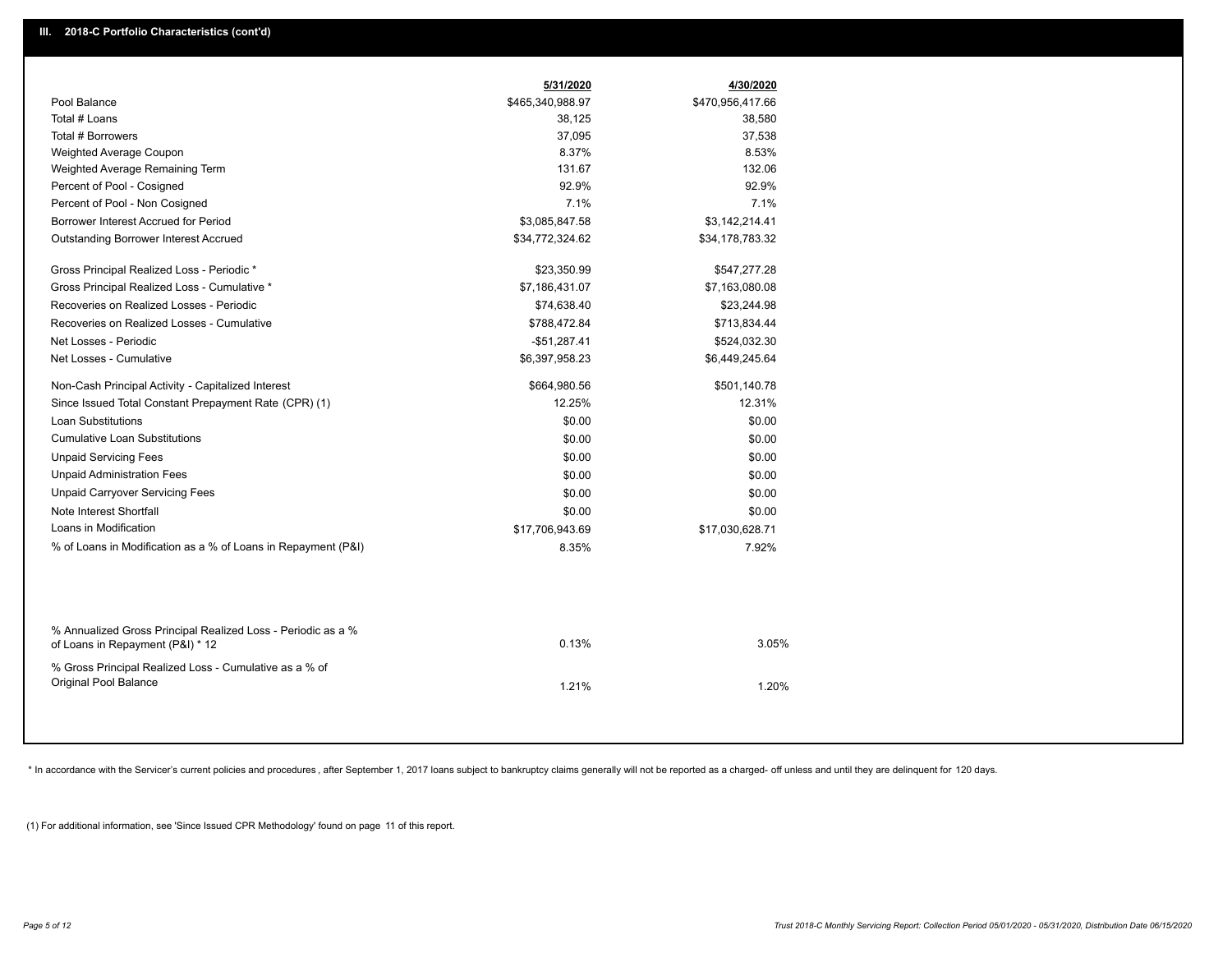#### **Loan Program**  A

|                                    | Weighted<br><b>Average Coupon</b> | # LOANS | <b>S AMOUNT</b>  | $%$ *    |
|------------------------------------|-----------------------------------|---------|------------------|----------|
| - Smart Option Interest-Only Loans | 7.17%                             | 9,131   | \$85,374,276.39  | 18.347%  |
| - Smart Option Fixed Pay Loans     | 8.32%                             | 9,533   | \$140,674,840.70 | 30.230%  |
| - Smart Option Deferred Loans      | 8.67%                             | 19.461  | \$239,291,871.88 | 51.423%  |
| - Other Loan Programs              | $0.00\%$                          | 0       | \$0.00           | 0.000%   |
| <b>Total</b>                       | 8.29%                             | 38,125  | \$465,340,988.97 | 100.000% |

\* Percentages may not total 100% due to rounding

B

C

**Index Type**

|                       | Weighted<br><b>Average Coupon</b> | # LOANS | <b>S AMOUNT</b>  | $%$ *    |
|-----------------------|-----------------------------------|---------|------------------|----------|
| - Fixed Rate Loans    | 9.22%                             | 12,228  | \$158,382,091.54 | 34.036%  |
| - LIBOR Indexed Loans | 7.81%                             | 25,897  | \$306,958,897.43 | 65.964%  |
| - Other Index Rates   | $0.00\%$                          | 0       | \$0.00           | 0.000%   |
| <b>Total</b>          | 8.29%                             | 38,125  | \$465,340,988.97 | 100.000% |

\* Percentages may not total 100% due to rounding

## **Weighted Average Recent FICO**

|                      | # LOANS | <b>\$ AMOUNT</b> | $%$ *    |
|----------------------|---------|------------------|----------|
| $0 - 639$            | 2,685   | \$30,331,638.44  | 6.518%   |
| 640 - 669            | 2,303   | \$27,215,457.12  | 5.848%   |
| 670 - 699            | 4,276   | \$53,405,820.49  | 11.477%  |
| 700 - 739            | 8,221   | \$102,873,930.72 | 22.107%  |
| $740 +$              | 20,639  | \$251,510,472.40 | 54.049%  |
| $N/A$ <sub>(1)</sub> |         | \$3,669.80       | 0.001%   |
| <b>Total</b>         | 38,125  | \$465,340,988.97 | 100.000% |

WAC reflects WAC3

To conform with company standard reporting these sections now include Princial and Interest Accrued to Capitalize .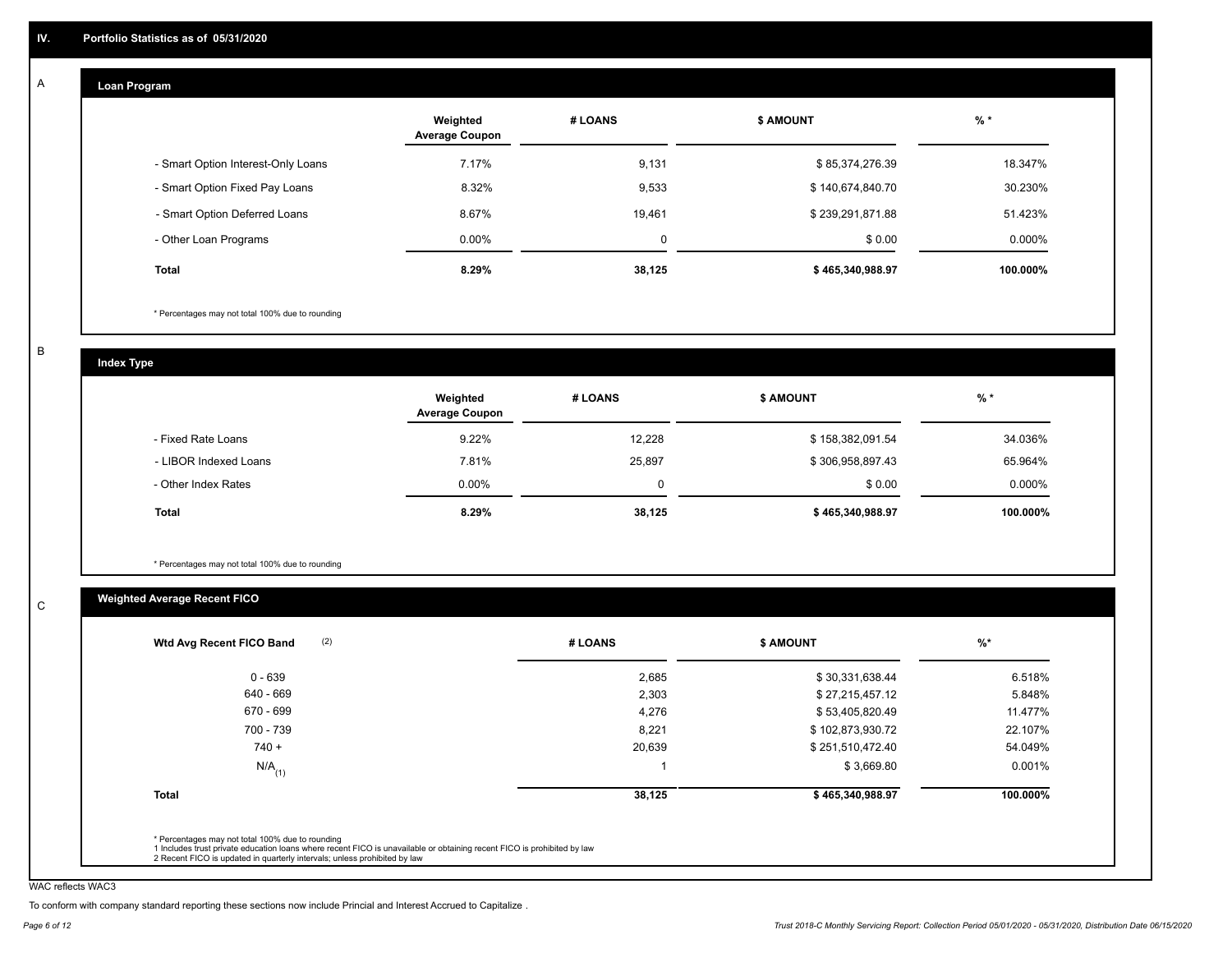| V. |     | 2018-C Reserve Account and Principal Distribution Calculations                       |                  |  |
|----|-----|--------------------------------------------------------------------------------------|------------------|--|
| А. |     | <b>Reserve Account</b>                                                               |                  |  |
|    |     | Specified Reserve Account Balance                                                    | \$1,508,827.00   |  |
|    |     | Actual Reserve Account Balance                                                       | \$1,508,827.00   |  |
| В. |     | <b>Principal Distribution Amount</b>                                                 |                  |  |
|    | i.  | Class A Notes Outstanding                                                            | \$327,219,573.42 |  |
|    | ii. | Pool Balance                                                                         | \$465,340,988.97 |  |
|    |     | First Priority Principal Distribution Amount (i - ii)<br>iii.                        | \$0.00           |  |
|    |     | Class A and B Notes Outstanding<br>iv.                                               | \$367,219,573.42 |  |
|    | ν.  | First Priority Principal Distribution Amount                                         | \$0.00           |  |
|    |     | Pool Balance<br>vi.                                                                  | \$465,340,988.97 |  |
|    |     | Specified Overcollateralization Amount<br>vii.                                       | \$116,335,247.24 |  |
|    |     | Regular Principal Distribution Amount (if (iv > 0, (iv - v) - (vi - vii))<br>viii.   | \$18,213,831.69  |  |
|    |     | Pool Balance<br>ix.                                                                  | \$465,340,988.97 |  |
|    | х.  | 10% of Initial Pool Balance                                                          | \$59,551,785.83  |  |
|    | xi. | First Priority Principal Distribution Amount                                         | \$0.00           |  |
|    |     | Regular Principal Distribution Amount<br>xii.                                        | \$18,213,831.69  |  |
|    |     | Available Funds (after payment of waterfall items A through I)<br>xiii.              | \$0.00           |  |
|    |     | xiv. Additional Principal Distribution Amount (if(vi <= x,min(xiii, vi - xi - xii))) | \$0.00           |  |
|    |     |                                                                                      |                  |  |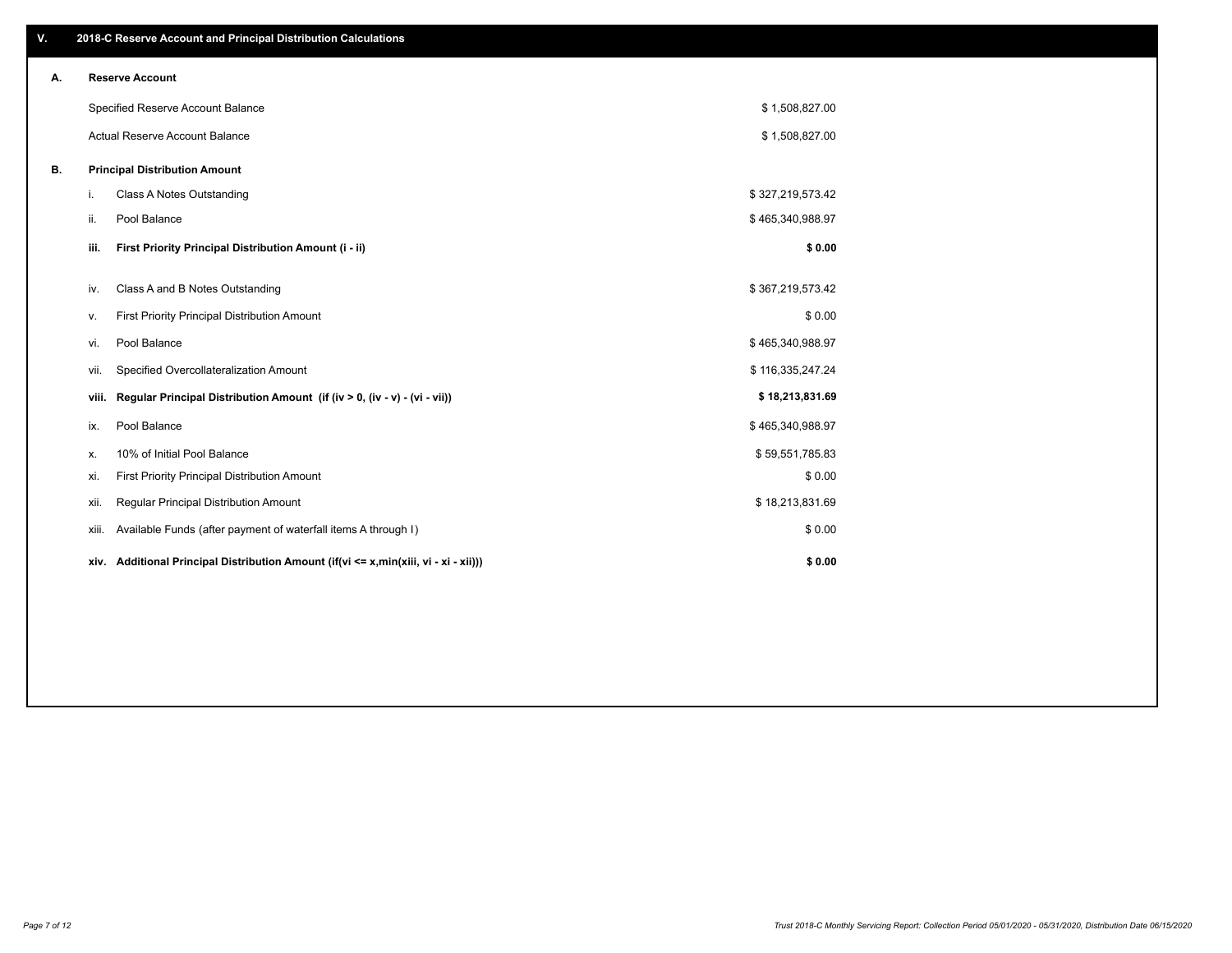|              |                                                         | Paid           | <b>Funds Balance</b> |
|--------------|---------------------------------------------------------|----------------|----------------------|
|              | <b>Total Available Funds</b>                            |                | \$8,026,688.28       |
| A            | <b>Trustee Fees</b>                                     | \$0.00         | \$8,026,688.28       |
| В            | <b>Servicing Fees</b>                                   | \$293,519.33   | \$7,733,168.95       |
| C            | i. Administration Fees                                  | \$8,333.00     | \$7,724,835.95       |
|              | ii. Unreimbursed Administrator Advances plus any Unpaid | \$0.00         | \$7,724,835.95       |
| D            | Class A Noteholders Interest Distribution Amount        | \$749,394.03   | \$6,975,441.92       |
| Е            | <b>First Priority Principal Payment</b>                 | \$0.00         | \$6,975,441.92       |
| F.           | Class B Noteholders Interest Distribution Amount        | \$133,333.33   | \$6,842,108.59       |
| G            | <b>Reinstatement Reserve Account</b>                    | \$0.00         | \$6,842,108.59       |
| H            | Regular Principal Distribution                          | \$6,842,108.59 | \$0.00               |
| $\mathbf{I}$ | <b>Carryover Servicing Fees</b>                         | \$0.00         | \$0.00               |
| J            | Additional Principal Distribution Amount                | \$0.00         | \$0.00               |
| Κ            | Unpaid Expenses of Trustee                              | \$0.00         | \$0.00               |
| L            | Unpaid Expenses of Administrator                        | \$0.00         | \$0.00               |
| М            | Remaining Funds to the Residual Certificateholders      | \$0.00         | \$0.00               |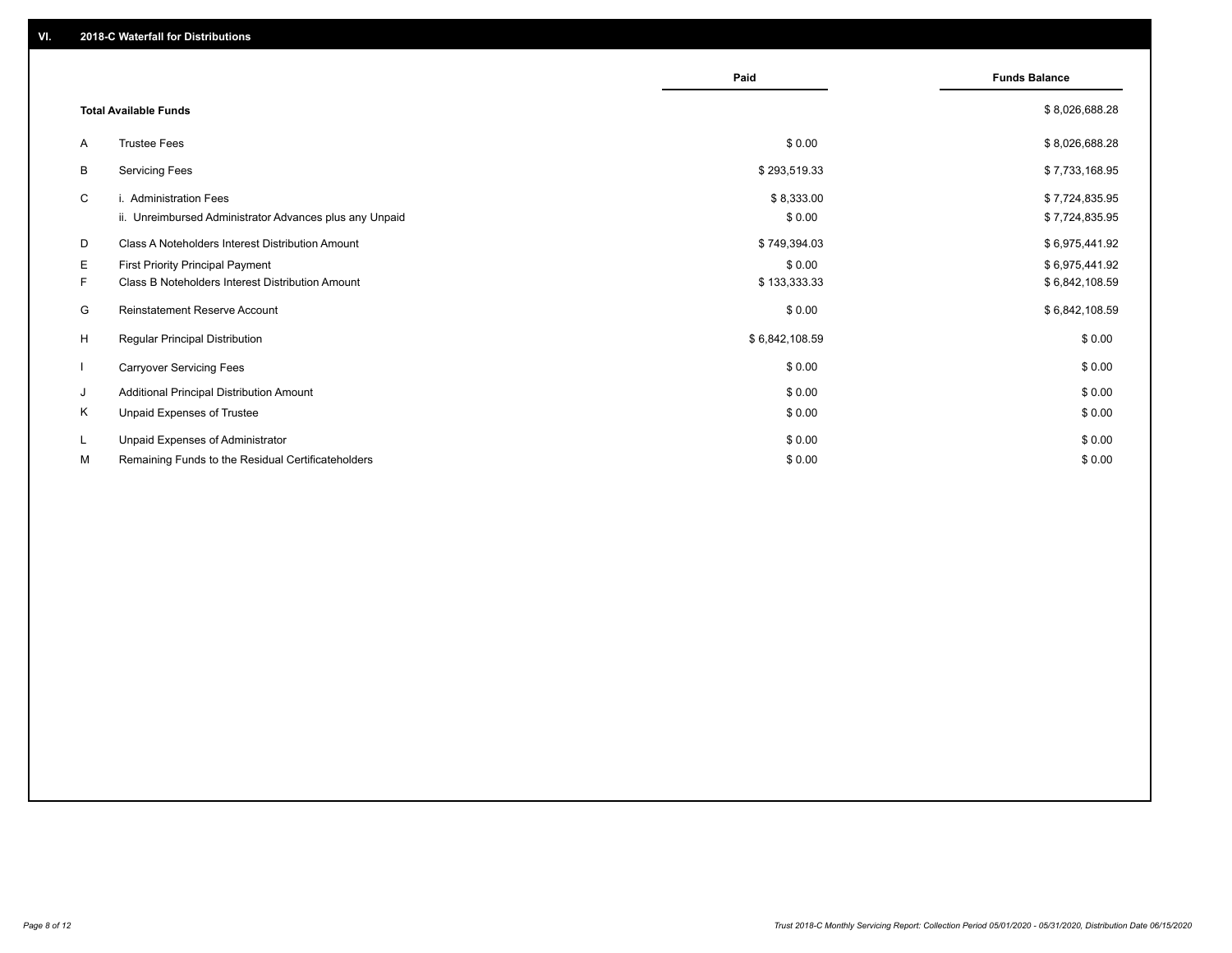| <b>Distribution Amounts</b>                                |                         |                         |                         |
|------------------------------------------------------------|-------------------------|-------------------------|-------------------------|
|                                                            | <b>A1</b>               | A <sub>2</sub> A        | A <sub>2</sub> B        |
| Cusip/Isin                                                 | 78449QAA5               | 78449QAB3               | 78449QAC1               |
| <b>Beginning Balance</b>                                   | \$219,573.42            | \$219,000,000.00        | \$108,000,000.00        |
| Index                                                      | <b>LIBOR</b>            | <b>FIXED</b>            | <b>LIBOR</b>            |
| Spread/Fixed Rate                                          | 0.30%                   | 3.63%                   | 0.75%                   |
| Record Date (Days Prior to Distribution)                   | 1 NEW YORK BUSINESS DAY | 1 NEW YORK BUSINESS DAY | 1 NEW YORK BUSINESS DAY |
| <b>Accrual Period Begin</b>                                | 5/15/2020               | 5/15/2020               | 5/15/2020               |
| <b>Accrual Period End</b>                                  | 6/15/2020               | 6/15/2020               | 6/15/2020               |
| Daycount Fraction                                          | 0.08611111              | 0.08333333              | 0.08611111              |
| Interest Rate*                                             | 0.48363%                | 3.63000%                | 0.93363%                |
| <b>Accrued Interest Factor</b>                             | 0.000416444             | 0.003025000             | 0.000803959             |
| <b>Current Interest Due</b>                                | \$91.44                 | \$662,475.00            | \$86,827.59             |
| Interest Shortfall from Prior Period Plus Accrued Interest | $\mathsf{\$}$ -         | $\mathsf{\$}$ -         | $\mathsf{\$}$ -         |
| <b>Total Interest Due</b>                                  | \$91.44                 | \$662,475.00            | \$86,827.59             |
| <b>Interest Paid</b>                                       | \$91.44                 | \$662,475.00            | \$86,827.59             |
| <b>Interest Shortfall</b>                                  | $\mathcal{S}$ -         | $$ -$                   | $$ -$                   |
| <b>Principal Paid</b>                                      | \$219,573.42            | \$4,435,275.85          | \$2,187,259.32          |
| <b>Ending Principal Balance</b>                            | $\mathcal{S}$ -         | \$214,564,724.15        | \$105,812,740.68        |
| Paydown Factor                                             | 0.001240528             | 0.020252401             | 0.020252401             |
| <b>Ending Balance Factor</b>                               | 0.000000000             | 0.979747599             | 0.979747599             |

\* Pay rates for Current Distribution. For the interest rates applicable to the next distribution date, please see https://www.salliemae.com/about/investors/data/SMBabrate.txt.

**VII. 2018-C Distributions**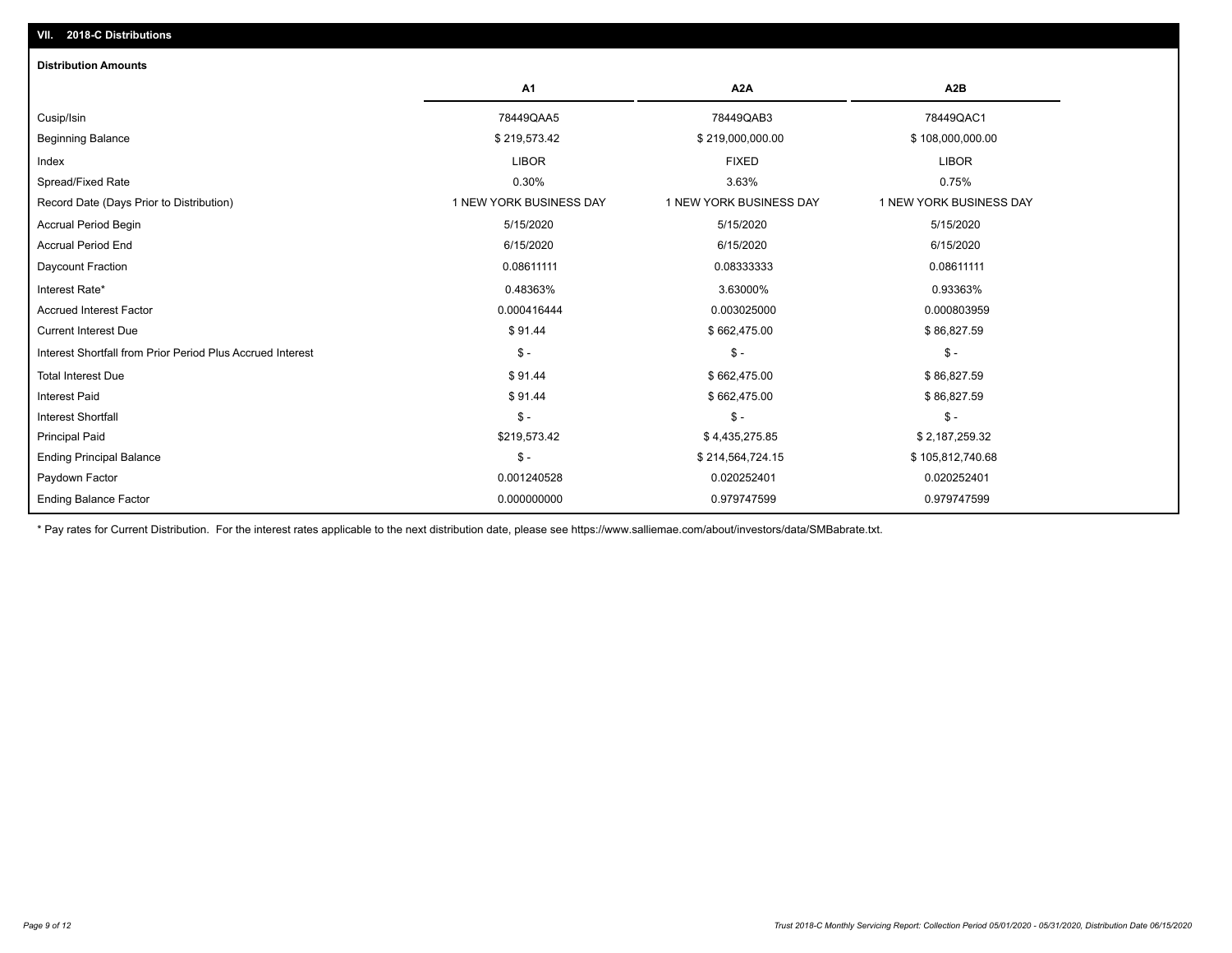| VII. 2018-C Distributions                                  |                         |
|------------------------------------------------------------|-------------------------|
| <b>Distribution Amounts</b>                                |                         |
|                                                            | В                       |
| Cusip/Isin                                                 | 78449QAD9               |
| <b>Beginning Balance</b>                                   | \$40,000,000.00         |
| Index                                                      | <b>FIXED</b>            |
| Spread/Fixed Rate                                          | 4.00%                   |
| Record Date (Days Prior to Distribution)                   | 1 NEW YORK BUSINESS DAY |
| Accrual Period Begin                                       | 5/15/2020               |
| <b>Accrual Period End</b>                                  | 6/15/2020               |
| Daycount Fraction                                          | 0.08333333              |
| Interest Rate*                                             | 4.00000%                |
| <b>Accrued Interest Factor</b>                             | 0.003333333             |
| <b>Current Interest Due</b>                                | \$133,333.33            |
| Interest Shortfall from Prior Period Plus Accrued Interest | $$ -$                   |
| <b>Total Interest Due</b>                                  | \$133,333.33            |
| <b>Interest Paid</b>                                       | \$133,333.33            |
| Interest Shortfall                                         | $\$ -                   |
| <b>Principal Paid</b>                                      | $$ -$                   |
| <b>Ending Principal Balance</b>                            | \$40,000,000.00         |
| Paydown Factor                                             | 0.000000000             |
| <b>Ending Balance Factor</b>                               | 1.000000000             |

\* Pay rates for Current Distribution. For the interest rates applicable to the next distribution date, please see https://www.salliemae.com/about/investors/data/SMBabrate.txt.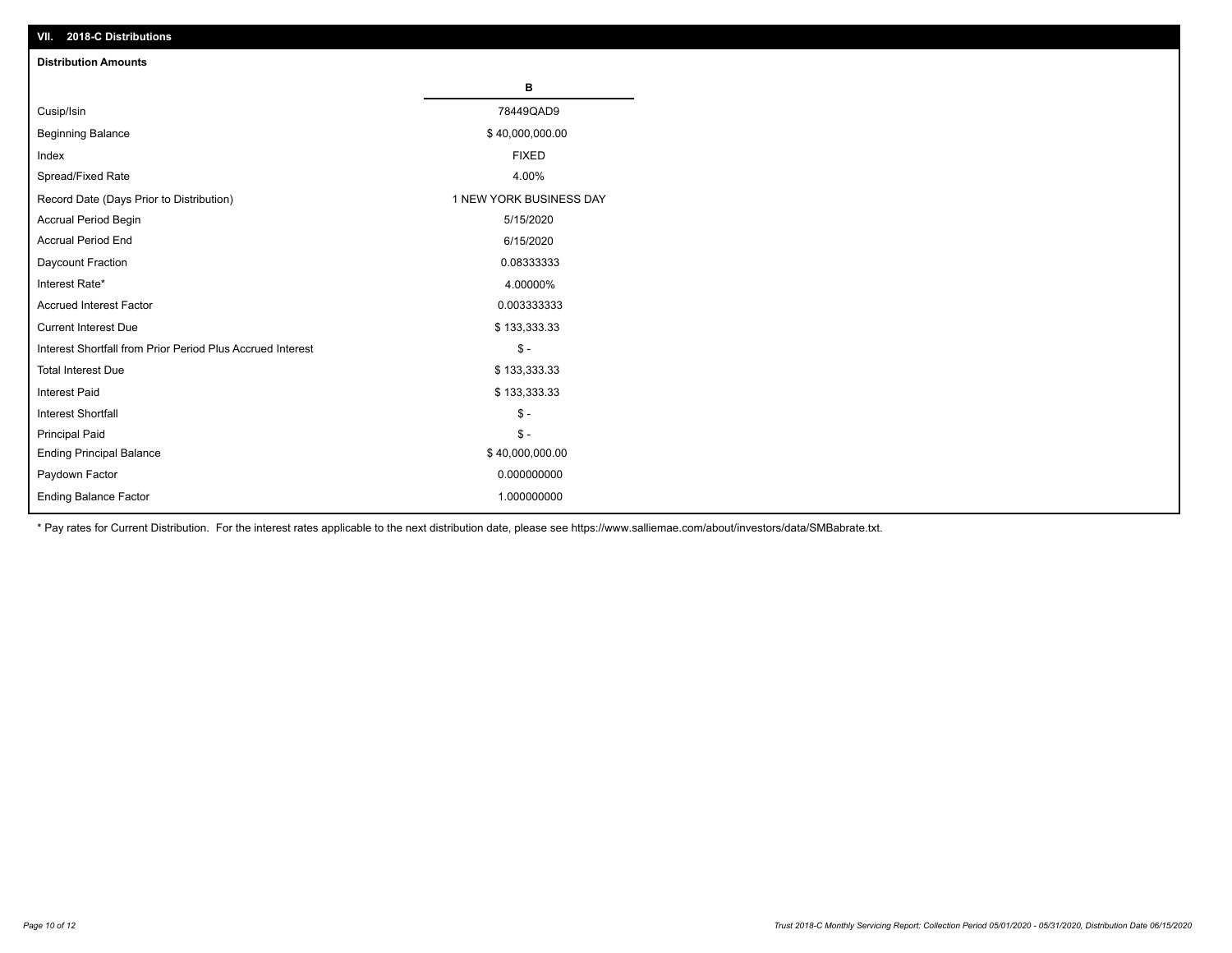#### **Since Issued Total CPR**

$$
\text{total CPR} = 1 - \left(\frac{APB}{PPB}\right)^{\left(\frac{12}{MSC}\right)}
$$

APB = Actual period-end Pool Balance PPB = Projected period-end Pool Balance assuming no prepayments and no defaults Pool Balance = Sum(Principal Balance + Interest Accrued to Capitalize Balance) MSC = Months Since Cut-Off

#### **Since-Issued Total Constant Prepayment Rate (CPR)**

Since-Issued Total CPR measures prepayments, both voluntary and involuntary, for a trust student loan pool over the life of a transaction. For each trust distribution, the actual month-end pool balance is compared against a month-end pool balance originally projected at issuance assuming no prepayments and defaults. For purposes of Since- Issued Total CPR calculations, projected period end pool balance assumes in-school status loans have up to a six month grace period before moving to repayment, grace status loans remain in grace status until their status end date and then to move to full principal and interest repayment, loans subject to interim interest or fixed payments during their in-school and grace period continue paying interim interest or fixed payments until full principal and interest repayment begins, all other trust loans are in full principal and interest repayment status, and that no trust loan in full principal and interest repayment moves from full principal and interest repayment status to any other status.

#### **Weighted Average Coupon**

*WAC1 = APB* ((*CIR*)\*(*APB*))





APB = Actual period-end Pool Balance

CIR = Average of the Contractual Interest Rate (1)

APCL = Average of the Applicable Interest Rate (2)

ACTL = Average of the Actual Interest Rate (3)

#### **Weighted Average Coupon (WAC)**

(1) Contractual Interest Rate represents the interest rate indicated in the Promissory Note

(2) Appliclable Interest Rate represents the interest rate after rate reductions, if applicable, are applied

(3) Actual Interest Rate represents the interest rate when borrower incentive programs and rate reductions, if applicable, are applied